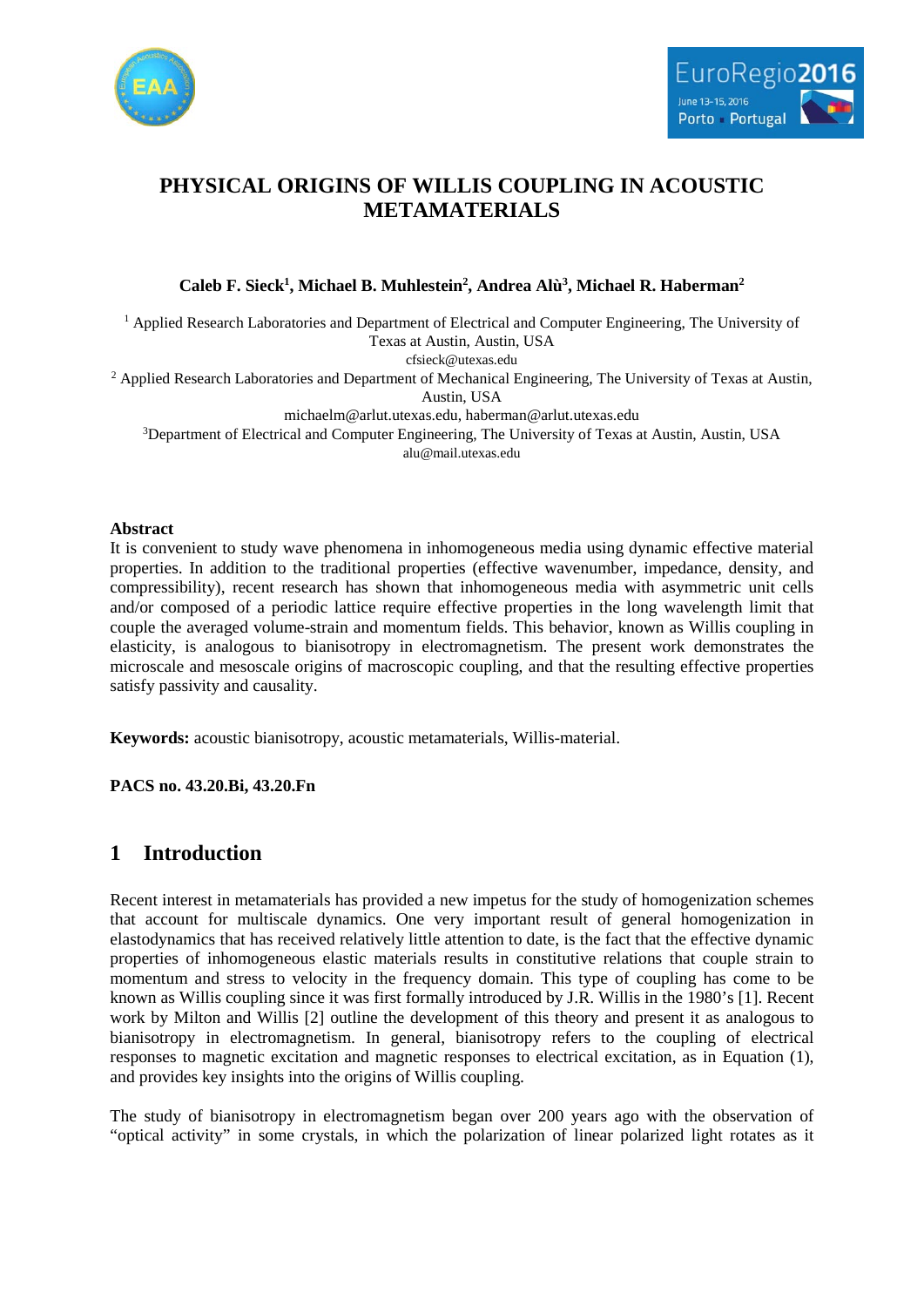

propagates through the media [3]. This material response is reciprocal and is also generally known as chirality. In the mid-20<sup>th</sup> century, it was shown that certain magnetic materials exhibit magnetization proportional to electrical excitation. This became known as the magnetoelectric effect and is nonreciprocal [3]. Both of these effects were demonstrated in engineered materials in the first half of the  $20<sup>th</sup>$  century, and the general response of isotropic materials displaying both chirality and magnetoelectric effect (*i.e*. bi-isotropic materials) can be described using the following coupled linear electromagnetic constitutive relations

$$
D = \varepsilon E + (\kappa^{\text{nr}} + \kappa^{\text{or}} + i\kappa^{\text{er}})H \quad \text{and} \quad B = \mu H + (\kappa^{\text{nr}} + \kappa^{\text{or}} - i\kappa^{\text{er}})E. \tag{1}
$$

In these expressions,  $\kappa$ <sup>er</sup> describes the chirality of the medium, and  $\kappa$ <sup>nr</sup> describes the non-reciprocal magnetoelectric effect, also known as the Tellegen parameter. More generally,  $\kappa$ <sup>nr</sup> can describe several nonreciprocal coupling mechanisms including moving media and time-varying media.  $\kappa$ <sup>er</sup> contains coupling mechanisms which are even in wavenumber and reciprocal, hereafter referred to as even coupling, including substrate effects [4] and artificial magnetism from structures such as splitring resonators and omega particles. The parameter  $\kappa$ <sup>or</sup> is odd in wavenumber and reciprocal, hereafter referred to as odd coupling, and describes non-local lattice effects [5]. A major result of [5] is that neglecting  $\kappa$ <sup>or</sup> in the homogenization of periodic arrays can result in effective properties that do not satisfy the restrictions placed on material response to external fields by passivity and causality.

The analog to chirality in elastodynamics was first proposed and demonstrated by Varadan et al. [6], who restricted their study to transverse (shear) wave fields. However, a surprising result of Willis' work is that it predicts coupling for both transverse *and* longitudinal waves [1]. Given that fluids only support longitudinal waves, one must conclude that coupling exists in acoustics. Reciprocal coupling in 1D longitudinal waves has recently been calculated by several groups for periodic media [7,8], and it has been noted that even coupling only occurs when the unit cell lacks "reflective symmetry" [7]. It was demonstrated in [9] that the "real part" of the coupling computed in [7,8] was due to multiple scattering in the lattice, *i.e.* odd coupling. The multiple scattering analysis in [9] employed a homogenization scheme used by Alù [10] in an analogous study of electromagnetic metamaterials. It is worth mentioning that analogous nonreciprocal coupling has also been recently demonstrated for elastic waves using a layered media with time-varying properties [11], and initial measurements and applications of even coupling have been proposed [12].

The primary focus of this work is to provide physical insight into the origin of two observed reciprocal coupling mechanisms for longitudinal waves in acoustic metamaterials. While the homogenization procedures in references [7,8] and others can provide exact effective material parameters, the physical mechanisms are difficult to discern. This work is therefore limited to the demonstration of reciprocal coupling in 1D periodic acoustic metamaterials. This is achieved via source-driven homogenization and a self-consistent multiple scattering scheme as in references [9,10]. The resulting effective properties contain field coupling and satisfy passivity and causality.

### **2 Source-driven homogenization**

This section summarizes the source-driven homogenization procedure of [9,10], which yields closed form expressions for effective material properties that are unique for any  $(\omega, k)$  pair.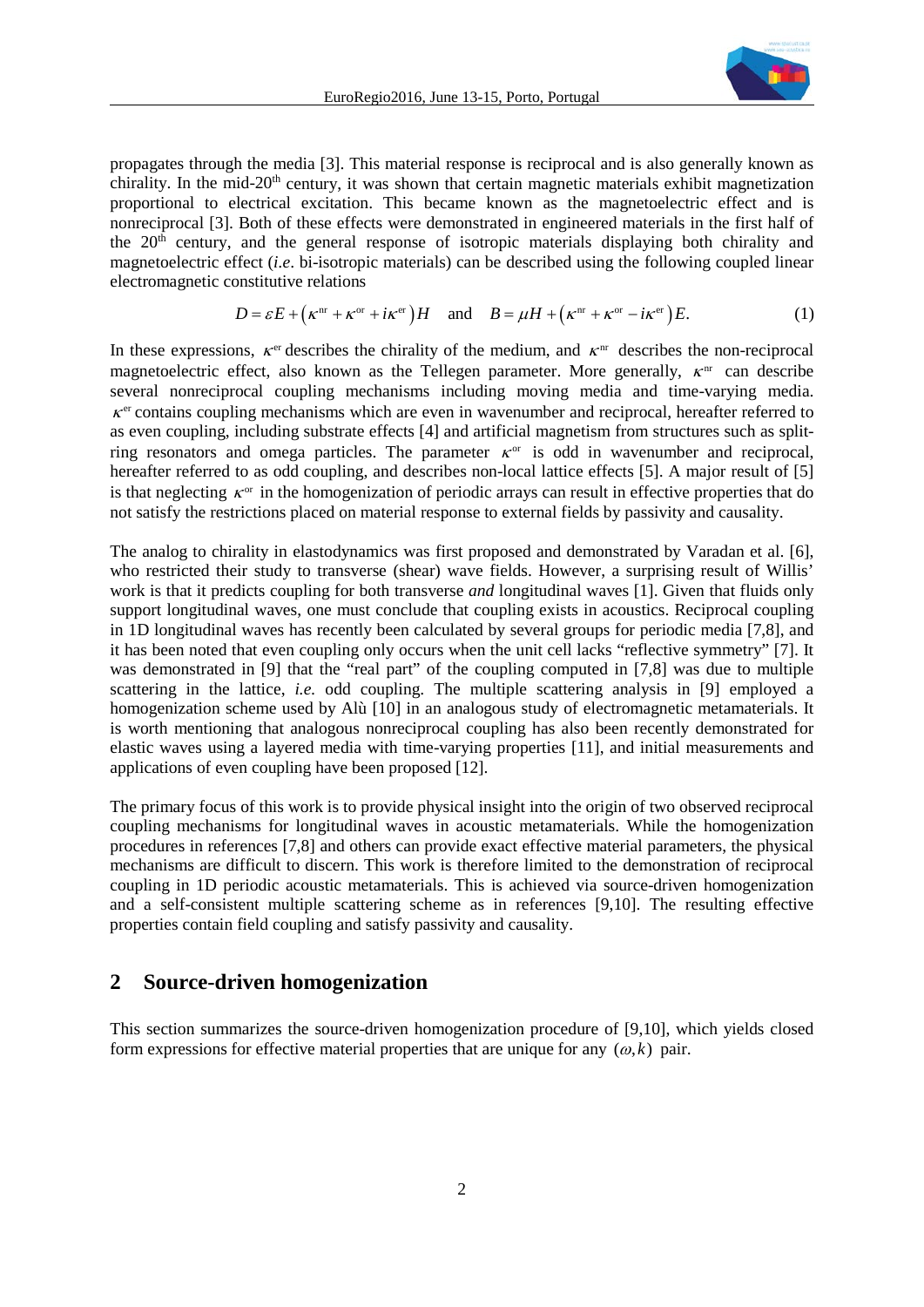

#### **2.1 Field definitions**

Consider a lossless homogeneous fluid characterized by mass density,  $\rho_0$ , and compressibility,  $\beta_0$ . This fluid contains an externally controlled source distribution modeled with complex time-harmonic body forces (dipole sources),  $f_{ext}$ , and volume (monopole) sources,  $q_{ext}$ , imposing an exp( $ikx - i\omega t$ ) dependence. Although fictitious, the continuous source distribution guarantees uniqueness of fields and permits the ability to impose any desired  $(\omega, k)$  pair [10]. The complex amplitudes of the acoustic pressure and particle velocity fields are determined from the momentum and mass conservation equations;

$$
ikp_{\text{ext}} = i\omega p_0 u_{\text{ext}} + f_{\text{ext}} \quad \text{and} \quad iku_{\text{ext}} = i\omega \beta_0 p_{\text{ext}} + q_{\text{ext}}.
$$
 (2)

Introducing an array of inhomogeneities into the fluid and averaging over the unit cell (as described in [10]), the conservation relations for the averaged fields can be expressed in terms of the background material properties,  $\rho_0$  and  $\beta_0$ , averaged dipole and monopole polarizations,  $D_{av}$  and  $M_{av}$ , respectively, as

$$
ikp_{\text{av}} = i\omega\rho_0 u_{\text{av}} + i\omega D_{\text{av}} + f_{\text{ext}} \quad \text{and} \quad iku_{\text{av}} = i\omega\beta_0 p_{\text{av}} - i\omega M_{\text{av}} + q_{\text{ext}}.
$$
 (3)

As a result of the source distribution, the same  $(\omega, k)$  pair is maintained in the effective medium. From Equations (3), constitutive relations can be defined that relate the averaged momentum density to the averaged particle velocity and dipole polarization and averaged volume strain to the averaged pressure and monopole polarization,

$$
\mu_{\text{av}} = \rho_0 u_{\text{av}} + D_{\text{av}} \quad \text{and} \quad \varepsilon_{\text{av}} = -\beta_0 p_{\text{av}} + M_{\text{av}}, \tag{4}
$$

respectively. From these constitutive relations, it is clear that the averaged polarizations determine how the effective properties of the metamaterial differ from the background media. The derivation of the averaged polarizations for a 1D periodic metamaterial is outlined in the next few sections.

#### **2.2 Inhomogeneity response**

For low volume fractions of inhomogeneities, the inhomogeneity present in the *n*th unit cell can be modeled by equivalent point dipole,  $d_n$ , and monopole,  $m_n$ , moments in terms of local fields and polarizabilities,  $\alpha$ , as

$$
\frac{d_n}{\rho_0} = \alpha_{\rm d} u_{\rm loc,n} - i\alpha_{\rm c} \frac{1}{Z_0} p_{\rm loc,n} \quad \text{and} \quad \frac{m_n}{\beta_0} = -\alpha_{\rm m} p_{\rm loc,n} - i\alpha_{\rm c} Z_0 u_{\rm loc,n}.
$$
 (5)

Polarizabilities have units of volume and can be determined from the scattering matrix of a single inhomogeneity, and local fields correspond to the fields present at the center of the inhomogeneity in its absence. In addition to the dipole,  $\alpha_d$ , and monopole polarizabilities,  $\alpha_m$ , Equations (5) contain a coupling polarizability,  $\alpha_c$ , which maps the scalar pressure field to the dipole moment and the vector velocity field to the monopole moment. It is here at the microscale that even coupling originates from asymmetry.

To provide physical insight into this phenomenon, an example asymmetric inhomogeneity is presented in Figure 1 which consists of three layers (referred to by 1, 2, and 3 from left-to-right) along with its equivalent mechanical system. Layers 1 and 3 are assumed rigid with mass per unit area,  $\rho_1 l_1$  and  $\rho_3 l_3$ , respectively, whereas layer 2 has negligible mass and a stiffness per unit area,  $1/\beta_2 l_2$ . Damping due to sound radiation are modeled as dashpots. As demonstrated by the equivalent mechanical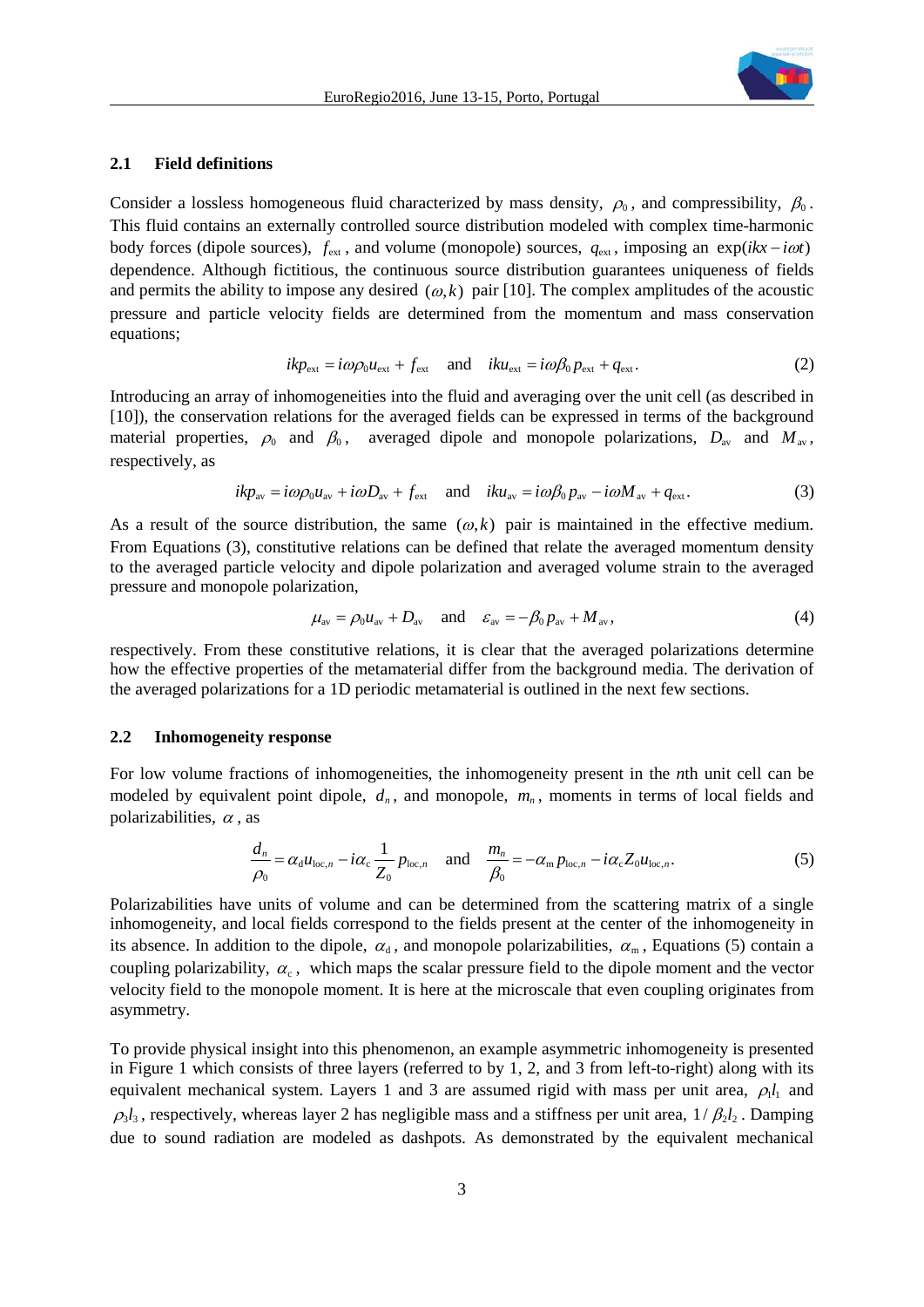

system, a pure monopole excitation would be represented by equal time-harmonic forces applied to the two masses in opposite directions. For  $\rho_1 l_1 \neq \rho_2 l_3$ , the velocity drops across the two dashpots will not be exactly equal and in opposite directions, implying that the field scattered by this simple asymmetric inhomogeneity contains contributions from both monopolar and dipolar motion. Similarly, a dipole excitation will also excite dipole and monopole moments. This is the origin of even coupling discussed in the introduction.



Figure 1 – Microscopic origin of even coupling.

#### **2.3 Lattice interaction**

To quantify the interaction between unit cells, the local fields are expressed as the sum of externally imposed fields and scattered contributions from all other inhomogeneities using the equivalent point dipole and monopole moments. For simplicity, choosing  $n = 0$  as the reference, the local fields can be expressed in terms of interaction coefficients, *C*, as

$$
u_{\text{loc}} = u_{\text{ext}} + C_{\text{d}} \frac{d_0}{\rho_0} - C_{\text{c}} \frac{1}{Z_0} \frac{m_0}{\beta_0} \quad \text{and} \quad p_{\text{loc}} = p_{\text{ext}} - C_{\text{m}} \frac{m_0}{\beta_0} + C_{\text{c}} Z_0 \frac{d_0}{\rho_0}.
$$
 (6)

The interaction coefficients can be calculated as geometric series and are given in [9]. Equations (6) demonstrate presence of coupling between dipolar and monopolar motion at the lattice level, or mesoscale. From Equations (5) and (6), dipole and monopole moments will be excited for every inhomogeneity because local velocity and pressure will be non-zero at each inhomogeneity from multiple scattering, regardless of externally imposed fields. This mesoscale coupling is independent of the coupling observed at the microscale in the previous section, and since it is related to the gradient of the Green's function, as shown in [9], it will be odd in wavenumber.

#### **2.4 Effective properties**

To determine the effective properties, the averaged polarizations, Equation (4), must be related to the microscale responses and mesoscale interactions. From [10], The averaged dipole and monopole polarizations are directly related to dipole and monopole moments, respectively, of a unit cell as  $D_{av} = d_0/V$  and  $M_{av} = m_0/V$ , where  $V = SL$  is the unit cell volume. Combining Equations (2), (3), (5), and (6), and solving for  $D_{av}$  and  $M_{av}$ , it becomes clear that averaged dipole and monopole polarizabilities are both dependent on the averaged particle velocity and averaged pressure. This leads to the constitutive relations in Equation (4), to take on the same form as the bi-isotropic relations, (1);

$$
\mu_{\text{av}} = \rho_{\text{eff}} u_{\text{av}} - (\chi_{\text{eff}}^{\text{o}} + i \chi_{\text{eff}}^{\text{e}}) p_{\text{av}} \quad \text{and} \quad \varepsilon_{\text{av}} = \beta_{\text{eff}} p_{\text{av}} + (\chi_{\text{eff}}^{\text{o}} - i \chi_{\text{eff}}^{\text{e}}) u_{\text{av}}.
$$
 (7)

The effective mass density is most closely related to dipole-dipole interactions and effective compressibility to monopole-monopole interactions at the microscale and mesoscale. The odd,  $\chi^{\circ}_{\text{eff}}$ , and even,  $\chi_{\text{eff}}^e$ , coupling parameters, however, have more complicated relations.  $\chi_{\text{eff}}^o$  is proportional to  $C_c$  at the mesoscale and monopole and dipole contributions, and  $\chi_{\text{eff}}^e$  is proportional  $\alpha_c$  at the microscale and monopole and dipole contributions.